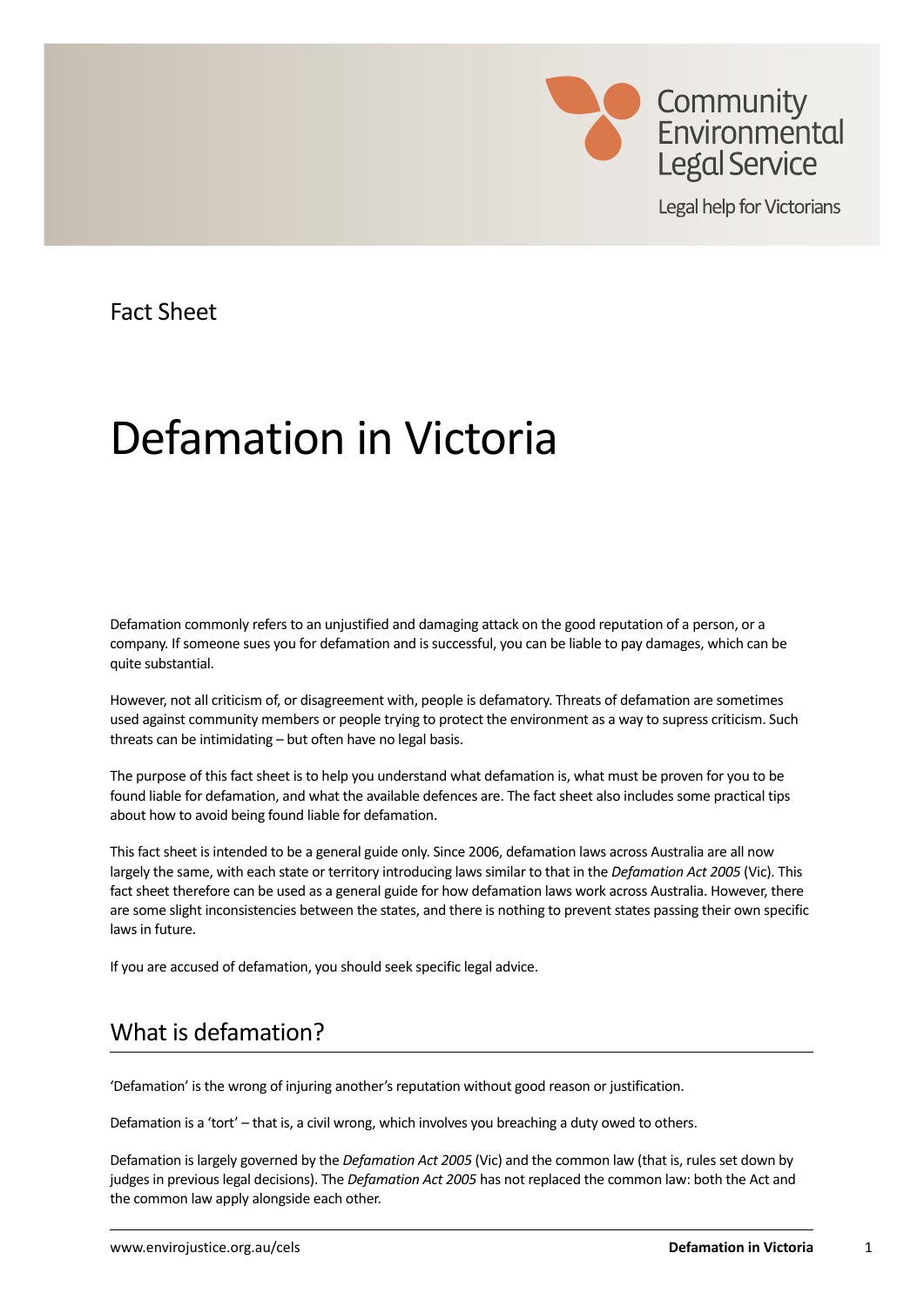# What must be proven for me to be found liable for defamation?

Defamation has four different legal elements, each of which must be proven for you to be found liable for defamation, namely:

- 1. a **communication** or **publication**
- 2. to a **third party**
- 3. of a **defamatory** matter
- **4. concerning** and **identifying** the plaintiff.

The responsibility for proving each of these elements lies with the person accusing you of defamation, known as 'the plaintiff'. Each of these elements is explained in more detail below. However, even if all the above elements are proven, you cannot be found liable for defamation if you have a lawful excuse based on one of the available defences (see 'Defences' section below).

#### 1. Communication or publication

To be found liable for defamation, you first need to have 'communicated' or 'published' something. For the purposes of defamation, these terms are defined very broadly, and include the communication or display of visual, verbal or written matter. This could include publishing something in a newspaper, announcing something on the radio, or displaying something on a sign. Communication or publication also includes emails, or publications on a website. Cyber-defamation is discussed in more detail below.

#### 2. To a third party

The communication or publication must be to a third party – that is, someone other than the person who claims they have been defamed. Communication only to the person defamed is not enough. However, communication to just *one* person other than the person allegedly defamed is sufficient in proving this element of defamation.

#### 3. Of a defamatory matter

Once it has been established that there has been a communication to a third party, the key question in most cases concerning defamation is whether that communication was of a 'defamatory matter'.

A 'defamatory matter' may be a blatant and obvious lie about a person. However it also includes a false representation, also known as an 'imputation', meaning that you have created a misperception or incorrectly insinuated something about someone. An opinion, even a critical opinion, is not necessarily a defamatory matter.

A matter is considered to be defamatory if the plaintiff can prove that their reputation has been damaged by the publication of the defamatory matter. Importantly, to prove this the plaintiff must show that they have a reputation to be damaged in the place where the matter was published (this will usually be the plaintiff's usual place of residence, or their place of employment). For example, if you publish something negative about an Australian person in Russia, where that person is not known, you will not have committed defamation because that person has no reputation in Russia.

Damage to reputation is proven by showing that the publication has harmed or lowered the plaintiff's reputation in the eyes of ordinary reasonable people in the community in general. This is the objective test utilised by courts in assessing damage.

To avoid publishing defamatory matters, it is usually best to keep your publications confined to truth or opinion that can be justified through proper material – for example, material that from a reliable source. For example, where your publication refers to an allegation that someone is unlawfully clearing native vegetation, you should be able to demonstrate that the person has been found by an investigative authority such as council to have committed the clearing, or you witnessed it and can demonstrate it with evidence such as photos.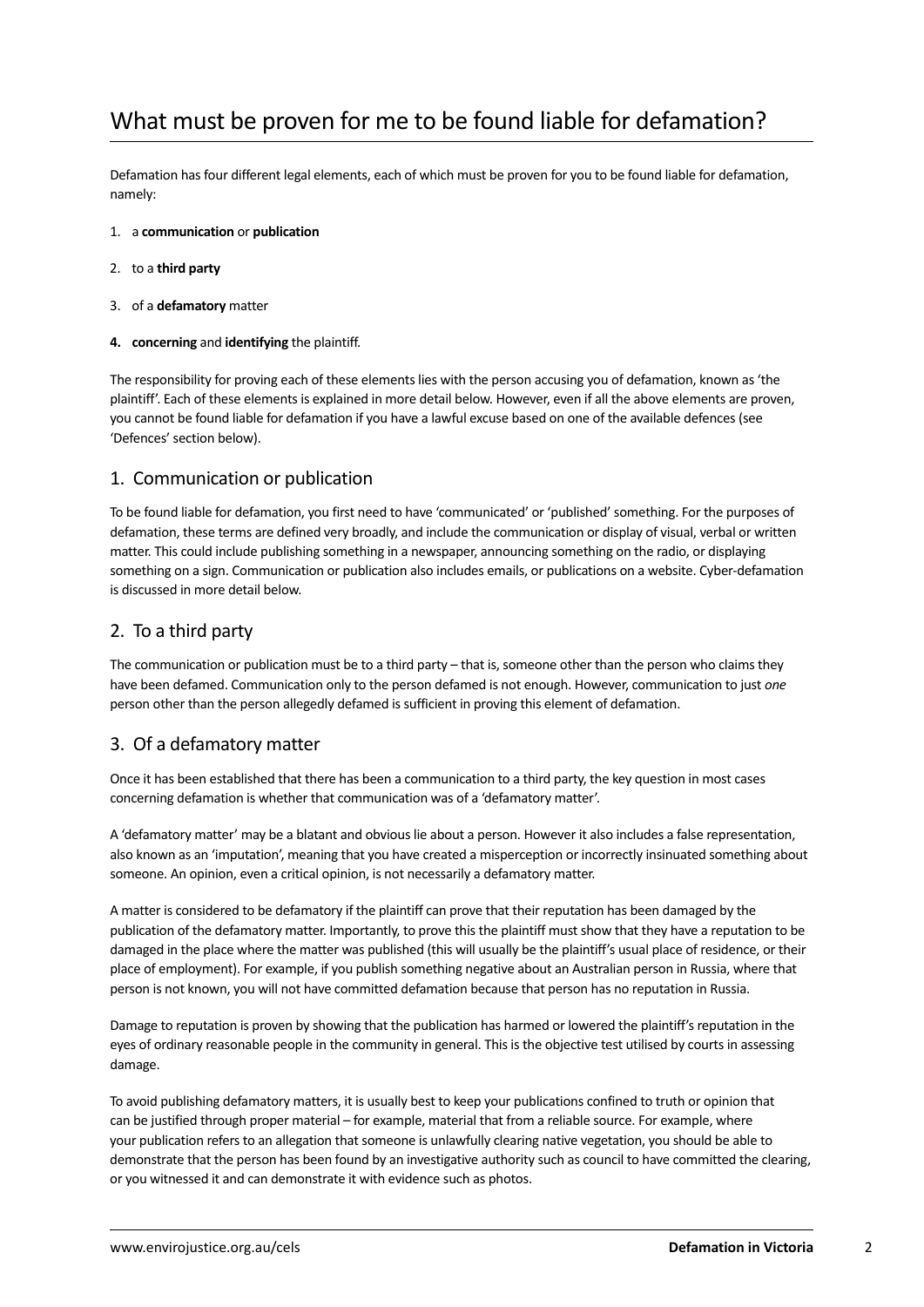#### 4. Identifying the plaintiff

For a publication to be defamation, the defamatory matter must identify the plaintiff. Identification can be by name, but could also be by title or other sufficient information that a reasonable person would be able to identify the plaintiff. For example, publishing a defamatory matter about the Chief Executive Officer of X Company would be sufficient to identify that person.

### Who can sue for defamation?

Most corporations cannot sue for defamation under the legislation.1 The exceptions to this are non-profit corporations and corporations with less than ten employees that are not related to another corporation.<sup>2</sup> A government body, such as a local Council, cannot sue for defamation. People within corporations or public/government bodies may still sue as individuals if they are defamed in a publication, even if the corporation or government body is also defamed in the same article.

### Who can be sued?

Everyone who *publishes* or *participates in the publication of* defamatory matter is potentially liable for defamation. The same applies to any person who repeats or republishes the defamatory matter. However, this is subject to certain defences, a number of which are explained below.

### Defences

Even if a plaintiff can show that the material published was defamatory, if the person accused of defamation can establish that one of the defences discussed below apply, they will not be liable for defamation. (Other defences are available, but those listed in this fact sheet are the most relevant.)

#### 1. Opinion

Statements that are not stated as fact may be published as opinion. The opinion needs to be on a matter of public interest and based on proper material.<sup>3</sup> The comment must be a matter of opinion, criticism, observation or conclusion. The facts on which the comment is based must be stated, in order to satisfy the 'proper material' element of this defence. The opinion must also be honestly held. Previously published opinion may have a bearing on whether someone can rely on this defence.

Ultimately, commentary based on facts is allowed, however suggesting that defamatory statements are basic facts is prohibited.

#### 2. Truth

As noted earlier, you can say, write or display whatever you like, so long as it is true and you can demonstrate this based on proper material. For this defence to apply, you must prove that what you have published is substantially true.<sup>4</sup> Minor inaccuracies or mistakes which are immaterial and material which does not add to the sting of the defamation may be disregarded by the Courts when deciding if someone has been defamed.<sup>5</sup>

There is no requirement to prove publication in the public interest for this defence.

<sup>1</sup> Note that corporations may be able to sue under other common law causes of action such as injurious falsehood if you publish something untrue about them. It is therefore advised that you avoid publishing untrue statements about corporations. 2 *Defamation Act 2005*, s. 9.

<sup>3</sup> *Defamation Act 2005*, s. 31.

<sup>4</sup> *Defamation Act 2005*, s. 25. 5 *Halsbury's Laws of Australia* (LexisNexis online version) at [145-1020].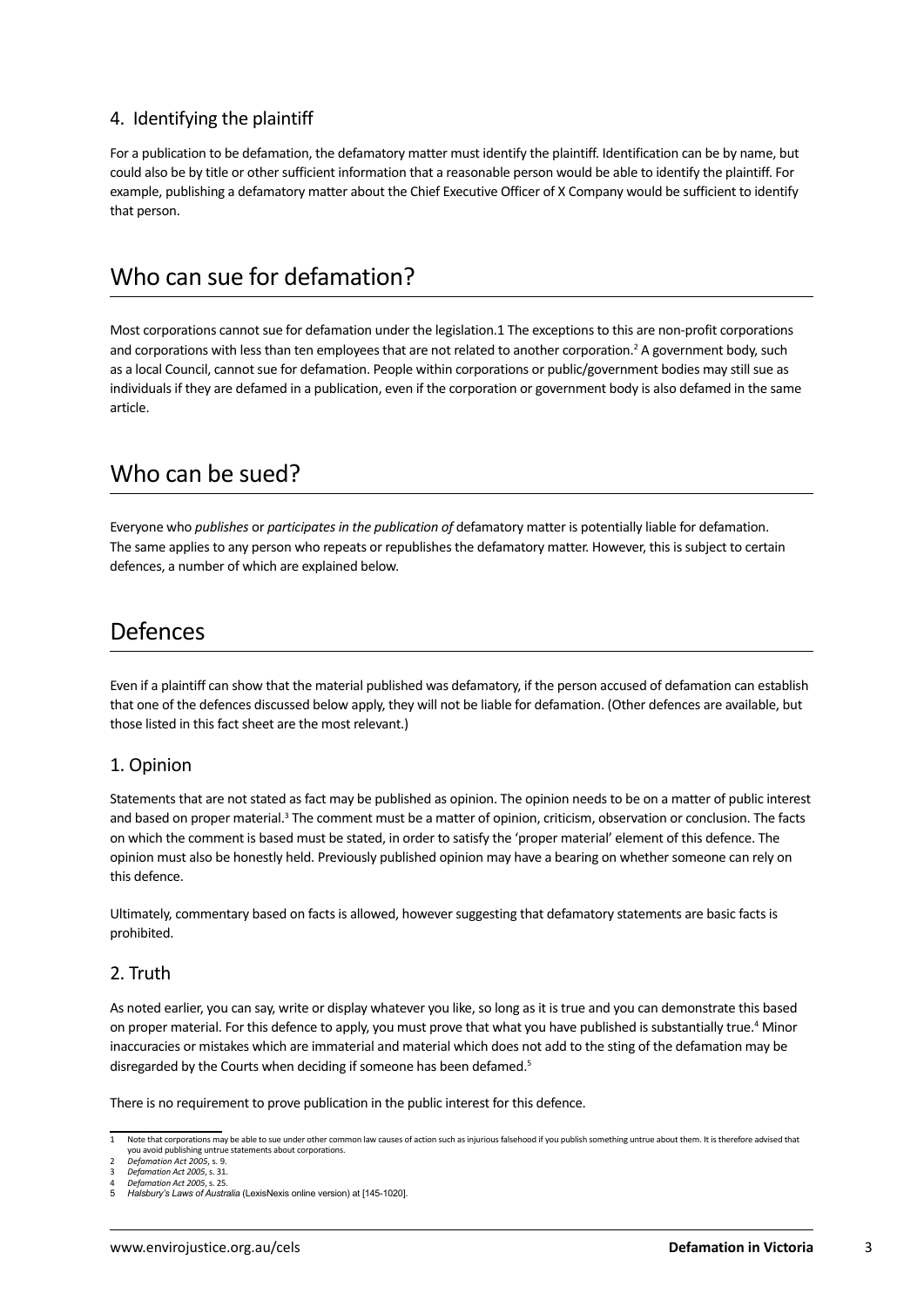#### 3. Contextual truth

It is a defence to a claim of defamation if you have published a defamatory matter amongst one or more other matters that you can show to be substantially true.<sup>6</sup> This defence only applies if you can show that because of the substantially true comments, the reputation of the plaintiff has not been further harmed.

#### 4. Qualified privilege

This defence is available if you, as the defendant:

- provide defamatory matter to a person (the *recipient*) who has an interest in obtaining information on some subject that includes the defamatory matter; or
- believe on reasonable grounds that the recipient apparently has such an interest; and
- have reasonable grounds for publishing that matter in the circumstances.<sup>7</sup>

An example of where this defence would apply is the provision of an employment reference to a prospective employer, who would have an interest in obtaining information about the relevant job applicant including any defamatory matter. It would not be hard for you to establish that it was reasonable for you to provide the information in the circumstances.

You can only rely on this defence if the statements you make are reasonable, and not malicious.

#### 5. Absolute privilege

Those things published during parliamentary debates or in a court or tribunal judgment are privileged and can be published with immunity.8

#### 6. Public document

Matter contained in public documents, or 'fair copies' (meaning copies that are accurate and don't distort the original document), summaries or extracts of public documents, can also be published without risk of being defamatory. Public documents are those published by Parliament, governments, courts and tribunals.<sup>9</sup>

#### 7. Fair report

A fair report (meaning reports that are accurate and don't distort the original document)of any proceedings of public concern is a defence to a defamation action.10

It is also a defence if the defendant can show that the matter was contained in a report published earlier on a proceeding of public concern and has been utilised by the defendant in a fair copy, summary or extract from that published report, without any knowledge that would make the defendant reasonably aware that the earlier published report was not fair.<sup>11</sup>

#### 8. Innocent dissemination

This defence applies to people who distribute publications, but who have no control over the publications' content. It typically applies to mechanical distributors or conduits, such as internet service providers.<sup>12</sup>

#### 9. Triviality

If the publication of defamatory material can be shown to be unlikely to cause the person substantial harm, the defence of triviality will apply.<sup>13</sup>

<sup>6</sup> *Defamation Act 2005* s. 26.

<sup>7</sup> See *Defamation Act 2005*, s. 30.

<sup>8</sup> See *Defamation Act 2005*, s. 27.

<sup>9</sup> *Defamation Act 2005*, s. 28. 10 *Defamation Act 2005*, s. 29(1). The term 'proceedings of public concern' is defined in subs. 29(4) and includes proceedings in public of a parliamentary body and proceedings in public of a court or tribunal of any country.

<sup>11</sup> *Defamation Act 2005*, s. 29(2). 12 See *Defamation Act*, s. 32. The three key matters which a defendant has to prove to make out this defence are set out in subs. 32(1).

<sup>13</sup> *Defamation Act 2005*, s. 33.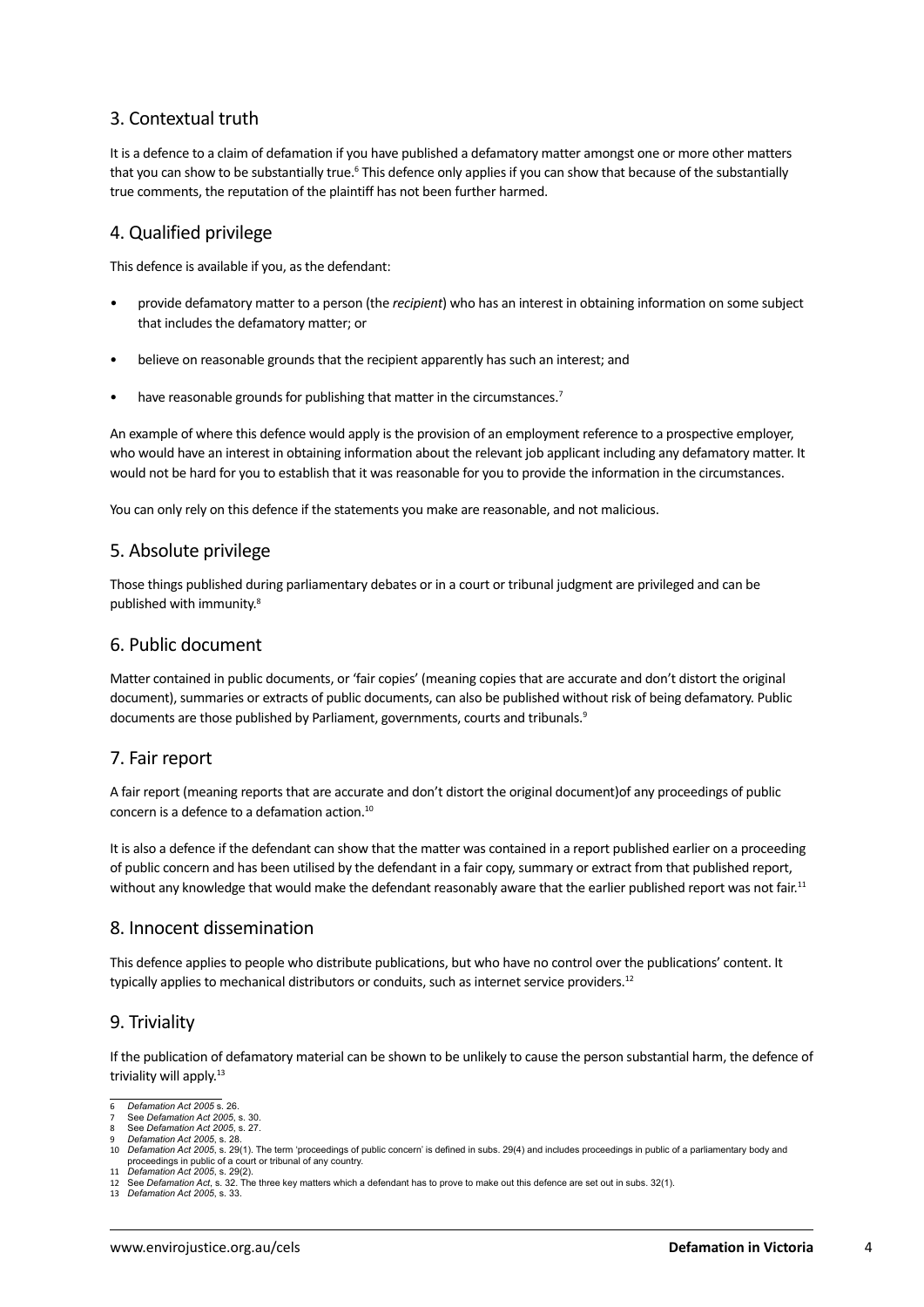## If someone wants to sue me for defamation, when must they do it by?

If a person wants to sue you for defamation, they must do commence their action within one year of the publication of the defamatory material.<sup>14</sup>

If this one-year time limit has been missed, a court may extend the limitation period to a period of up to three years from the date of publication. For the extension, a plaintiff must show that it was not reasonable for him/her to commence proceedings within the allowable one year.15 These time limits are known as 'limitation periods'.

### Multiple publication rule

Defamation is based on the multiple publication rule, a common law rule which states that *each* time there is a communication or publication of defamatory matter, it gives rise to a new cause of action. This has implications for the limitation period (see preceding section) for publications on websites, because cached defamatory content and even archived content will re-ignite a limitation period if it is downloaded in a place where the plaintiff has a reputation.

### Cyber-defamation

Everyone who *participates* in, *authorises* or *repeats* the publication of defamatory matter is potentially liable for defamation. Liability may also arise by omissions, so the failure to remove defamatory content, where you have the power to do so, means you could be liable for defamation. For example, the failure to remove an online posting of defamatory content from a website you manage means you are a publisher for the purposes of defamation law and could be liable for publication.

Liability is not confined to original authors. Publishers and printers are liable as well as original authors, but only if they disseminate the publication. If they merely print out the publication and return it to the original author, then they are not liable.

#### Linking to defamatory content

If you provide a link to defamatory content, you may be liable for defamation. However, if you are not the original author and merely innocently or accidentally pass on the content and have not exercised any editorial control over the content, then the defence of 'innocent dissemination' may save you (discussed above). Whereas, if you are aware of the defamatory content and there is evidence of your awareness, then your involvement in publication will not be considered to be innocent dissemination.

Internet service providers and internet content hosts16 are logically exempt from liability for defamatory publications, provided that they lack knowledge of the defamatory nature of the publication. The innocent dissemination defence generally applies to the makers of systems, carriage providers or broadcasters of live programs who do not exercise control over the content and generally do not have knowledge of the defamation.<sup>17</sup>

#### E-mails and defamation

For the purposes of defamation law, e-mails are no different to other modes of publication. An image or representation of a person, transmitted through e-mail, still amounts to a publication. Those publishing and those authorising, for example, employers who provide facilities for the sending and receipt of e-mails will be liable for defamation, if no defence exists.

<sup>14</sup> *Limitation of Actions Act 1958,* s. 5(1AAA).

<sup>15</sup> *Limitation of Actions Act 1958*, s. 23B.

<sup>16</sup> The definition of 'internet content host' in Schedule 5 of the *Broadcasting Services Act 1992* is not particularly helpful, but it is generally assumed that the term refers to providers of services that allow other people to put their content online through a provision of some carrier service.<br>The defence does not, however, save operators of websites and those exercising editorial control over t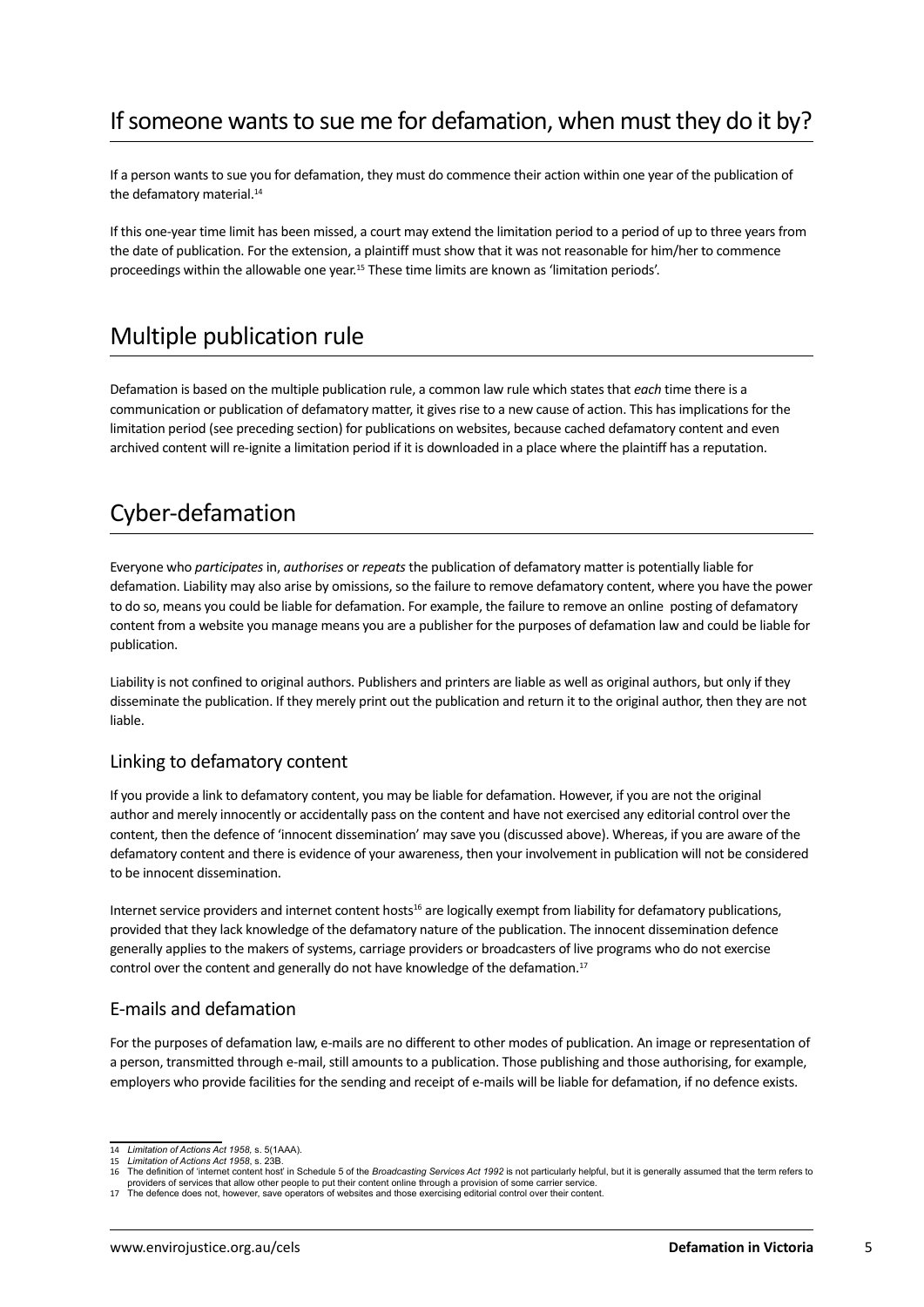### Some general information on cyber-defamation

Cyber-defamation, like other types of defamation, does not occur until defamatory matter is communicated or published. Publication for online content does not occur until this content is downloaded.18 Until content is downloaded in a place where the plaintiff has a reputation, there is no defamation, despite the global and persistent availability of cyber content. The Victorian Supreme Court Rules allow for suing someone who is outside the jurisdiction (that is, an international defendant) if Victoria is the place where the plaintiff has a reputation and it has been damaged by an international defendant, through publication on its website or other medium.

The location where a website is hosted does not have a bearing on the jurisdiction of a claim. This means that a plaintiff is able to sue in any Australian State (or even internationally) where cyber content is downloaded, *so long as the plaintiff also has a reputation in this location.* If the plaintiff does not have a reputation in the location where defamatory matter is published or downloaded, then there is no damage to reputation.

### Some practical tips to avoid being found liable for defamation

- As indicated above, you should take reasonable steps to ensure that anything you publish is demonstrably true (or at least substantially true) and that where you express opinions, these are soundly based on proper material.
- It is important to remember that plaintiffs can only sue in places where they have a reputation. So if publication occurs in a place where they do not have a reputation, then there are no grounds for an action. However for cyber publications, if the content is downloaded in a place where the plaintiff has a reputation, then s/he will be able to commence proceedings.
- You can always reduce your potential liability and save yourself some legal fees by deleting, retracting and/or apologising for the publication of defamatory content.
- Even if you have not explicitly identified the person being defamed, before you publish consider whether there is something within your publication that may still enable others to identify this person.

It is also important to remember that it is not merely your communications with media outlets that may give rise to a defamation claim. It is publication to *any* third party. If the plaintiff gains awareness of him/her being the subject of these defamatory statements, then s/he may choose to sue. Of course, this is tied in with reputation, so if you verbally defame a plaintiff overseas and s/he has no reputation there, then no defamation will have occurred.

### Where can I get more information?

If you require specific legal advice about defamation you could contact:

- *• Victoria Legal Aid:* Victoria Legal Aid is a state-wide organisation that can provide legal assistance to socially and economically disadvantaged people in Victoria. Phone: 9269 0120 or 1800 677 402 Website: [www.legalaid.vic.gov.au](http://www.legalaid.vic.gov.au)
- *• Community Legal Centres***:** Community Legal Centres are independent community organisations that provide legal advice to the public, particularly for those facing economic and social disadvantage. Victoria has 49 Community Legal Centres based all around the State. To find your nearest Community Legal Centre, contact the Federation of Community Legal Centres. Phone: 9652 1500

Website: [www.communitylaw.org.au](http://www.communitylaw.org.au)

<sup>18</sup> *Dow Jones Company Inv v Gutnick* [2001] VSCA 249.